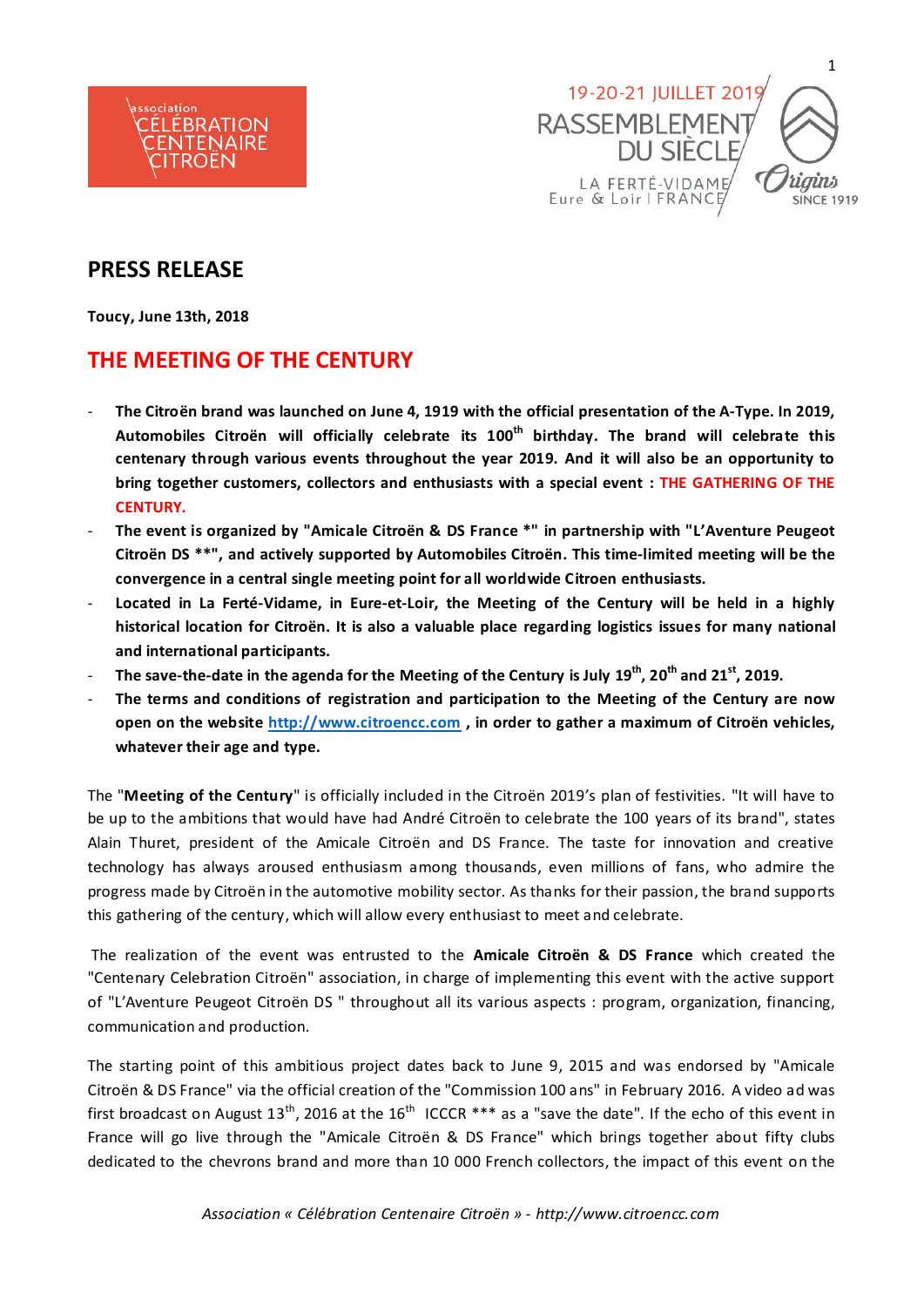international scene will be broadcasted by the "Amicale Citroën International" which counts in its ranks more than a thousand clubs dedicated to the Citroën brand and 70,000 collectors around the world.

La Ferté-Vidame: Indeed, back in 1938 Citroën decided to install its test track to develop and test its vehicles in this discreet village of Eure-et-Loir. Ideally located in Europe, the La Ferté-Vidame site offers many advantages in terms of space, but also bears historical connotations for collectors and amateurs of Citroën. In addition, various partnerships have been established between the municipality of La Ferté-Vidame, the PSA test track team located near the venue of the event, and the Eure-et-Loir department.

The dates of 19-20-21 July 2019 were quickly selected by Citroën brand and the Amicale Citroën & DS France. At the very heart of the summer of 2019, this period favorable to holidays and family travel allows the largest number of participants to register with their Citroën vehicle, or to spend a day or 2 with family or friends in a bucolic setting, to live a moment in the history of the double-chevron brand and to be present on the big family picture.

Registration details are now online, on the site dedicated to the event "Le Rassemblement du Siècle" <http://citroencc.com/> in French or<http://citroencenturycelebration.com/> in English.

As exceptional as it may be by its magnitude, this event is also a family event, therefore registration fees remain low : € 100 for one vehicle and two people on board for the full event (three days) ; rates are valid for all registrations until November  $12^{th}$ , 2018. Details of the options are available on the dedicated website. It contains all the useful pieces of information, including accommodations in the surroundings, the campsite that will be installed especially for the event, the program of animations, or the merchants' platform.

The site<http://citroencc.com/> is in a "Responsive Design" mode and includes an electronic ticketing. It is bilingual French - English for the main pages, and in four languages for the registrations pages (F, GB, D and NL).

So let's all amateur or Citroën fans meet on July 19<sup>th</sup>, 20<sup>th</sup> and 21<sup>st</sup>, 2019 in the park of La Ferté Vidame's Castle !

(\*) Amicale Citroën & DS France is an Association gathering 50 French Citroën Owners Clubs

(\*\*)The Peugeot Citroën DS adventure is an Association whose purpose is to preserve, develop, manage and promote the heritage of the PSA Group's brands in France and around the world.

(\*\*\*) ICCCR : International Citroën Car Club Rallye, Citroën collectors international meeting, which takes place every 4 years on average.

*Association « Célébration Centenaire Citroën » - http://www.citroencc.com*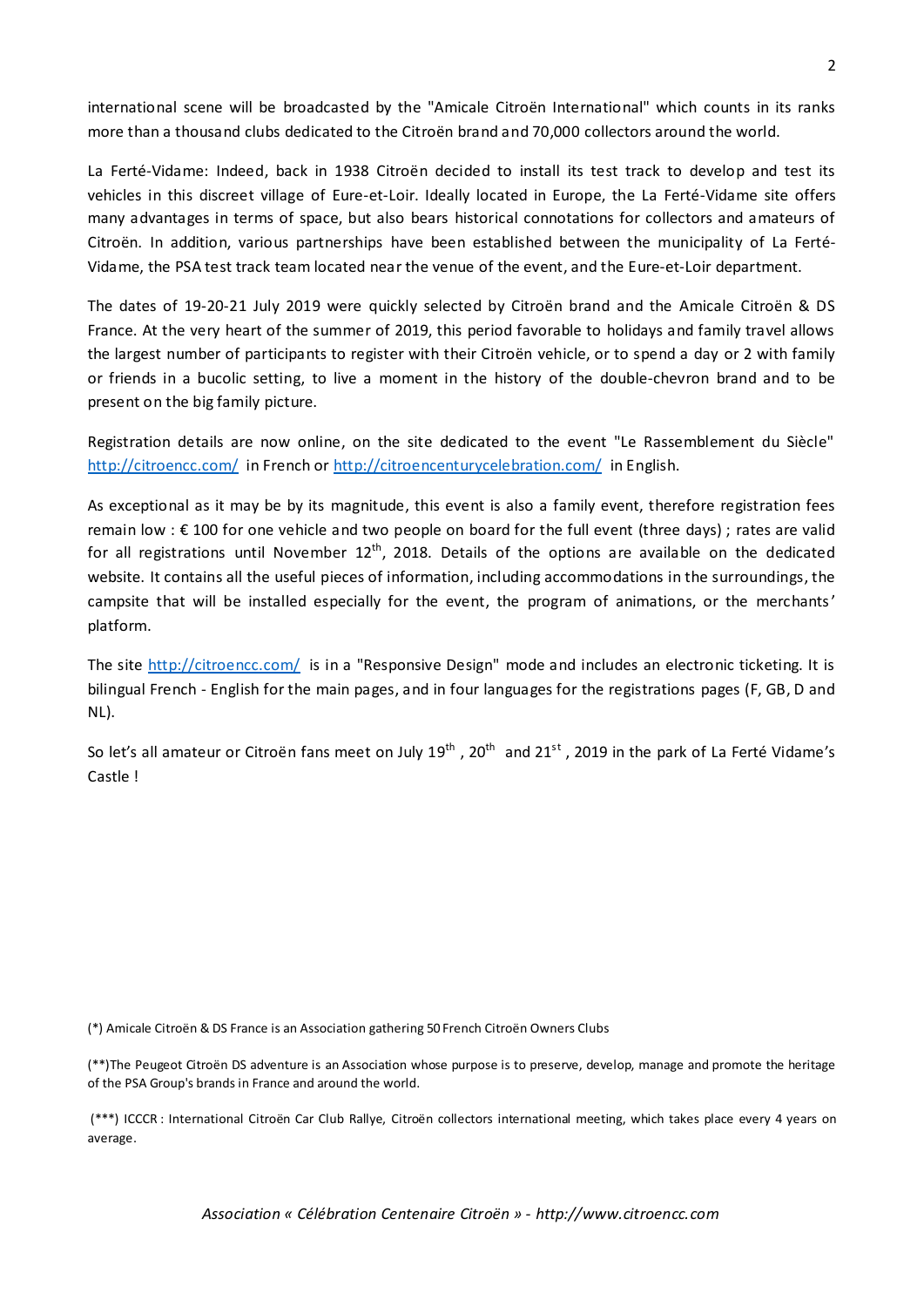# **Question and Answer (Q&A)**

#### **How many participants do you expect on this event?**

Based on large-scale demonstrations of Citroën clubs already realized such as the "ICCCR" or "National 2CV" or "World 2CV" meetings, we expect a participation of about 7000 to 10000 Citroën vehicles of all types and of all ages, and 12,000 to 15,000 registered participants, to which can be added daily visitors coming to live a historic moment with family or friends, which represents about another 3000 people each day.

## **Is this event limited to France?**

No, it is an international event. Based on large-scale demonstrations of Citroën clubs already realized such as the ICCCR, we estimate about 35% French participants, 60% other European ones, and 5% for the rest of the world.

## **Have you taken the necessary steps to manage such flows of people and vehicles?**

That's all the work we do prior to the event, which has already started since 2016. We know from experience that we can rely on the volunteerism of club members who want to get involved in the project. We will have at the peak of the activity, during the 3 days of the event, around 450 volunteers present on the spot, especially to manage the welcome desk, the reception and the flow of people and vehicles, the parking spaces management, the entertainments and the day-to-day event management.

#### **What do you do in terms of safety ?**

The safety of people and cars is one of our major concerns and we are already working on it. Of course, we will respect all legal and mandatory regulations in terms of safety: rescue station with a number of medical personal fit with the size of the event, heliport area, vehicle traffic management on the site, quick evacuation of the ground if necessary, among others. All this is done in cooperation with our partners (PSA Peugeot-Citroën, the Department of Eure-et-Loir, the Prefecture, the Municipality of La Ferté Vidame, the gendarmerie). The land will be supplied with water, equipped with hydrants, and a buffer parking with several entrances and exits capable of evacuating 5000 vehicles in 30 minutes.

## **Are you sure to have enough hotels or accommodation solutions to accommodate as many people?**

The event will take place in the heart of a region with a strong touristic attractiveness. In fact, there are numerous facilities located near La Ferté Vidame (amusement parks with accommodation, leisure villages, ...). We will also set up a campsite with 2500 places because we know from experience that a great number of Citroën collectors also choose campsites : this is also linked to the story of one of our most popular models, the 2CV which symbolizes a certain *art de vivre* made of simplicity . At present this campsite can host 2500 vehicles, but in case of a higher demand we can increase the capacity. All necessary sanitary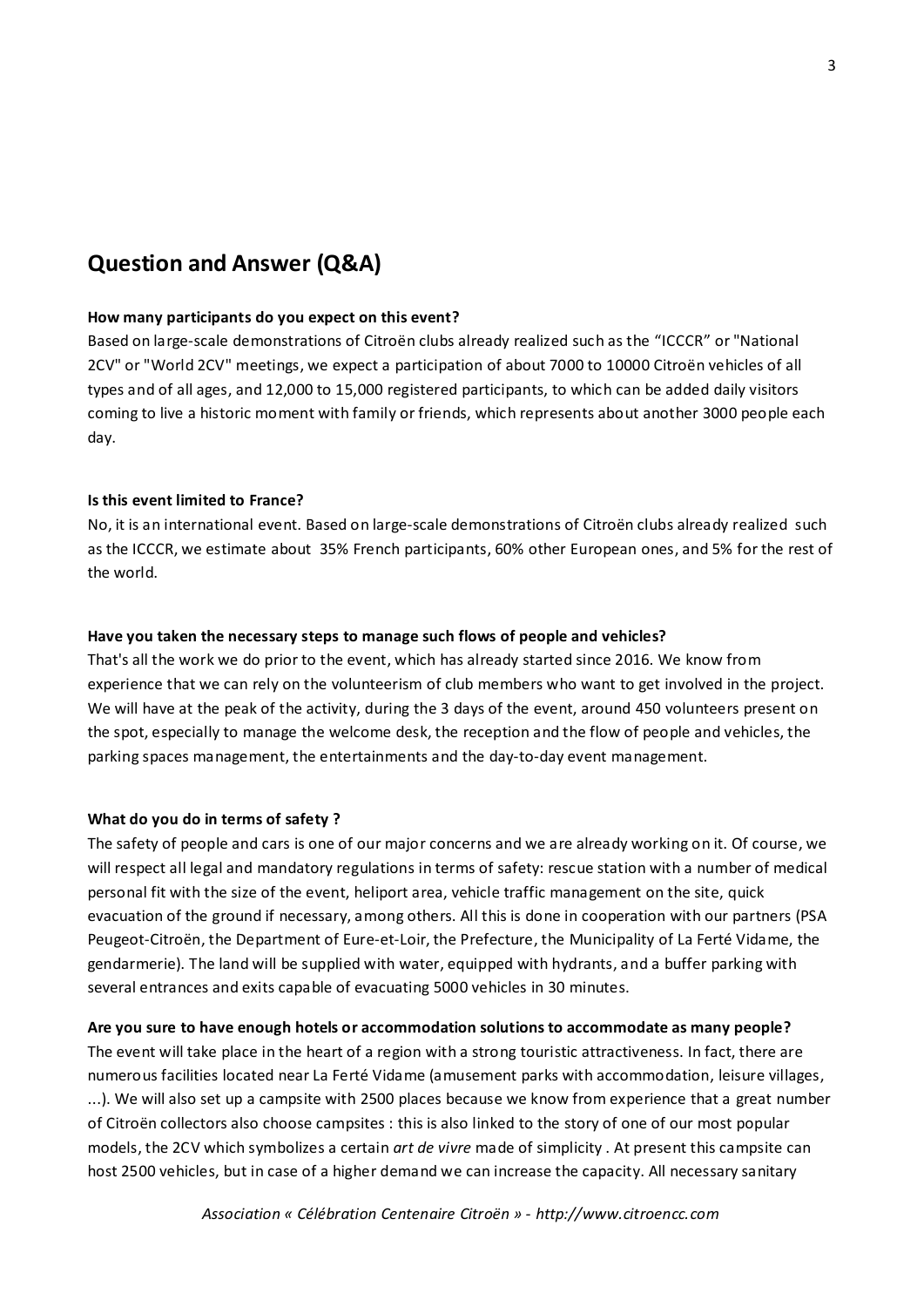facilities (showers, toilets, …) will be provided in sufficient numbers. Finally, this region abounds with BnB solutions or charming lodgings just waiting to be discovered.

## **Only three days, isn't it a little too short?**

It is both short and long. It is short when we consider the organization needed upstream to manage this meeting, and it is long if we consider that most club meetings are held over 2 days only. Let's not forget that we will be in the heart of summer, it may be for some participants the start of their holidays, while others will be on their way back. Everyone can feel free to organize his summer journey aboard his Citroën, upstream or downstream of the Meeting of the Century.

## **The castle park La Ferté-Vidame can it accommodate as many vehicles?**

The Château de La Ferté-Vidame site has an area of 150 acres in one piece, with a possible extension of 50 acres. 90 acres will be reserved for the festival and the animations. A first implementation study estimates the capacity of the land to 6500 vehicles, and depending on the number of vehicles registered, we will be able to add a supplementary ground to increase the capacities of vehicles.

## **Will there be an opportunity for me to drive my Citroën on the PSA test-track of La Ferté-Vidame ?**

In agreement with PSA Peugeot-Citroën, participants will be able to ride their Citroën on a loop of the PSA test-track on about 10 Miles ride which will be specially organized for that purpose. There, one can meet classic Citroën vehicles, but also racing prototypes, coaches, or even Citroën trucks. Needless to say that driving on the test track will have to be done at a reduced speed.

## **What experience and expertise does the Amicale Citroën & DS France have in terms of event organization to manage an event of this magnitude?**

The Amicale Citroën & DS France unites the largest French Citroën brand clubs, which in their turn have already had the opportunity to organize several major events such as:

- the two ICCCR events (International Citroen Car Club Rally) of 1978 in Chartres with 800 vehicles, and the one of 1995 in Clermont-Ferrand with 5000 cars ;

- Annual National 2CVs Meeting and Mondiale 2 CVs meeting which bring together up to 7000 Citroën twincylinder vehicles, organized by the Association of 2CV Clubs of France (A2CF) ; with more than 20 years of experience and professionalism, A2CF is a methodical volunteer organizer of the first order. Thus Amicale Citroën & DS France created an association to manage the meeting of the Century. This association, called the "Citroën Centenary Celebration" is made up of members from several clubs capitalizing a strong experience in terms of car meetings. In addition, it will also be assisted by an event agency.

## **What do you plan for the food and drinks ?**

The "Meeting of the Century" will gather 12,000 participants and 15,000 visitors, spread over 3 days. There will be a lot of catering facilities inside the site (traditional catering, fast food to take away, Food Trucks, ...) In addition there will be a Gala dinner on Saturday evening (with prior registration required, check on the website<http://citroencc.com/> ). Needless to mention all the local restaurants located near the castle park, which will also play their role.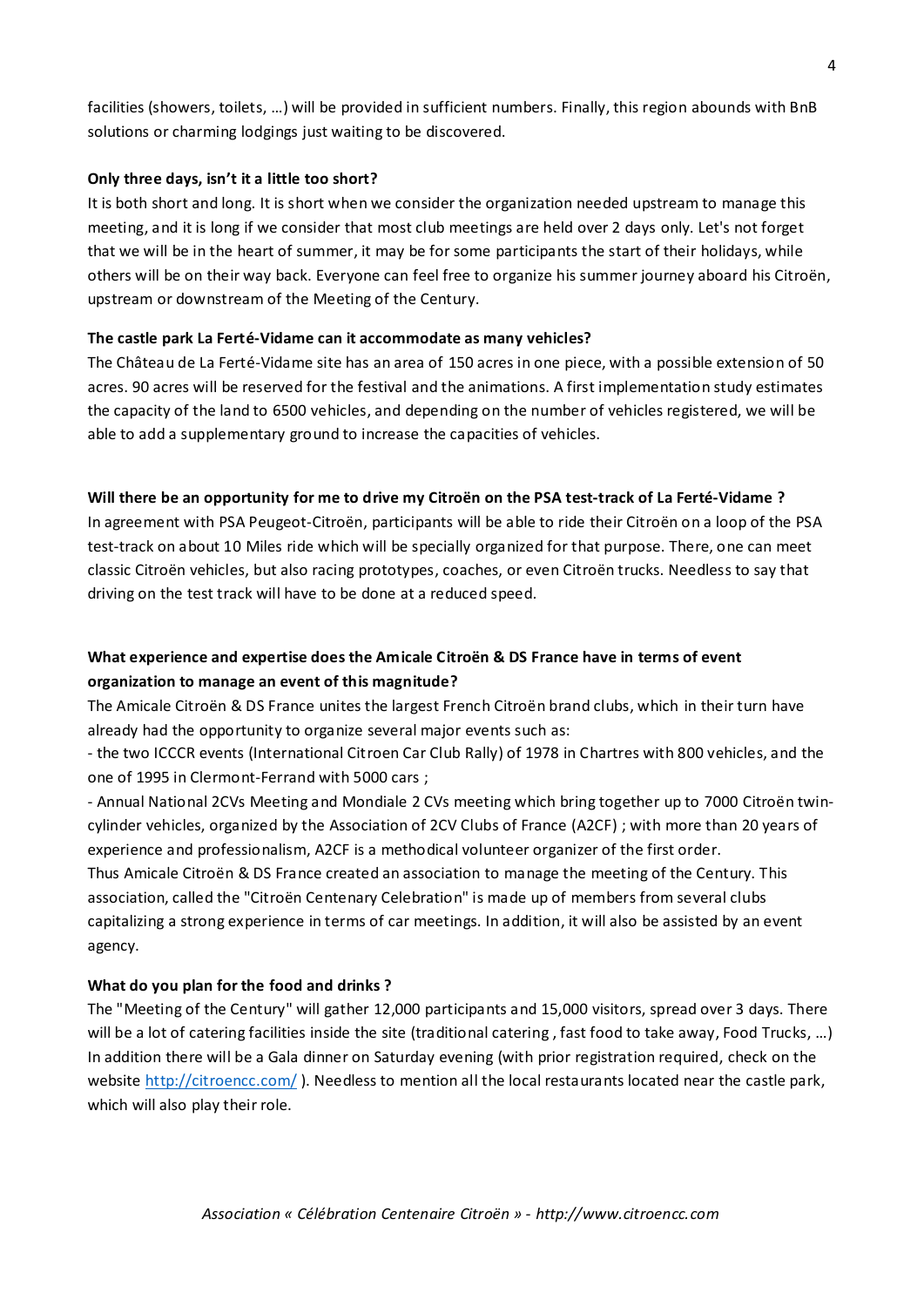#### **What do you plan for sanitary facilities?**

Sanitary points will be installed in sufficient numbers and distributed throughout the site for the comfort of our participants and visitors. These are temporary installations specially designed for this type of event. Of course, the site will not suffer any residual pollution related to these facilities after the event.

#### **Have you planned a repair zone for vehicles in case of breakdown?**

A vehicle repair area will be set up for routine operations (tire replacement and quick repairs that do not require specialized tools). For heavier repairs, we will rely on the local official Citroën aftersales network, or even on local car repairers. Waste recycling will respect regulations. Of course, the site will not suffer any residual pollution related to these facilities after the event.

#### **You say you call to volunteers during the event, can you tell us more?**

This meeting of the Century is made for the clubs and by the clubs. Without clubs, this event would simply not happen. With nearly 450 volunteers at the heart of the event to welcome thousands of Citroën vehicles and the 15,000 visitors expected at this international meeting, we call to volunteers to help us manage the event. We know from experience that we can count on the members of the different clubs of the Brand. Upstream of the event, nearly 70 volunteers are already mobilizing around the event, led by a central coordination unit of the "Celebration Centenary Citroën" office.

#### **What type of entertainment can the visitor expect to meet on site?**

As we concretize the different exhibitions or animations, our website<http://citroencc.com/> is a reflection of these updates. This website is upgradable and we encourage you to browse it regularly, until the date of the event. However, there will be some must-haves, such as :

- The Citroën temporary Scenic Museum. There, one can see in particular :

Citroën models through the ages ; Citroën adventures and cruises ; Great coachbuilders who worked on the Citroën models ; Citroën factories in France ; Citroën assembled around the world ; The men and women from Citroën ; Citroën in the race and in the rallye-raid ; Trucks and Citroën transport solutions ; Citroën engines ; Citroën toys exhibition and children's playground, model cars ;

- the Movie theater which will play historical Citroën commercials and movies, movies extracts featuring Citroën models, talk shows …

- Merchants platform for Spare parts, used parts, catalogs & brochures, accessories, …

- The library of the Citroën Centenary, the Citroën books & comics from our library, the historians and book dedications, Terre Blanche (PSA digital archives) ;

- The " Automobiles Citroën " showroom that will display the newest Citroën prototypes